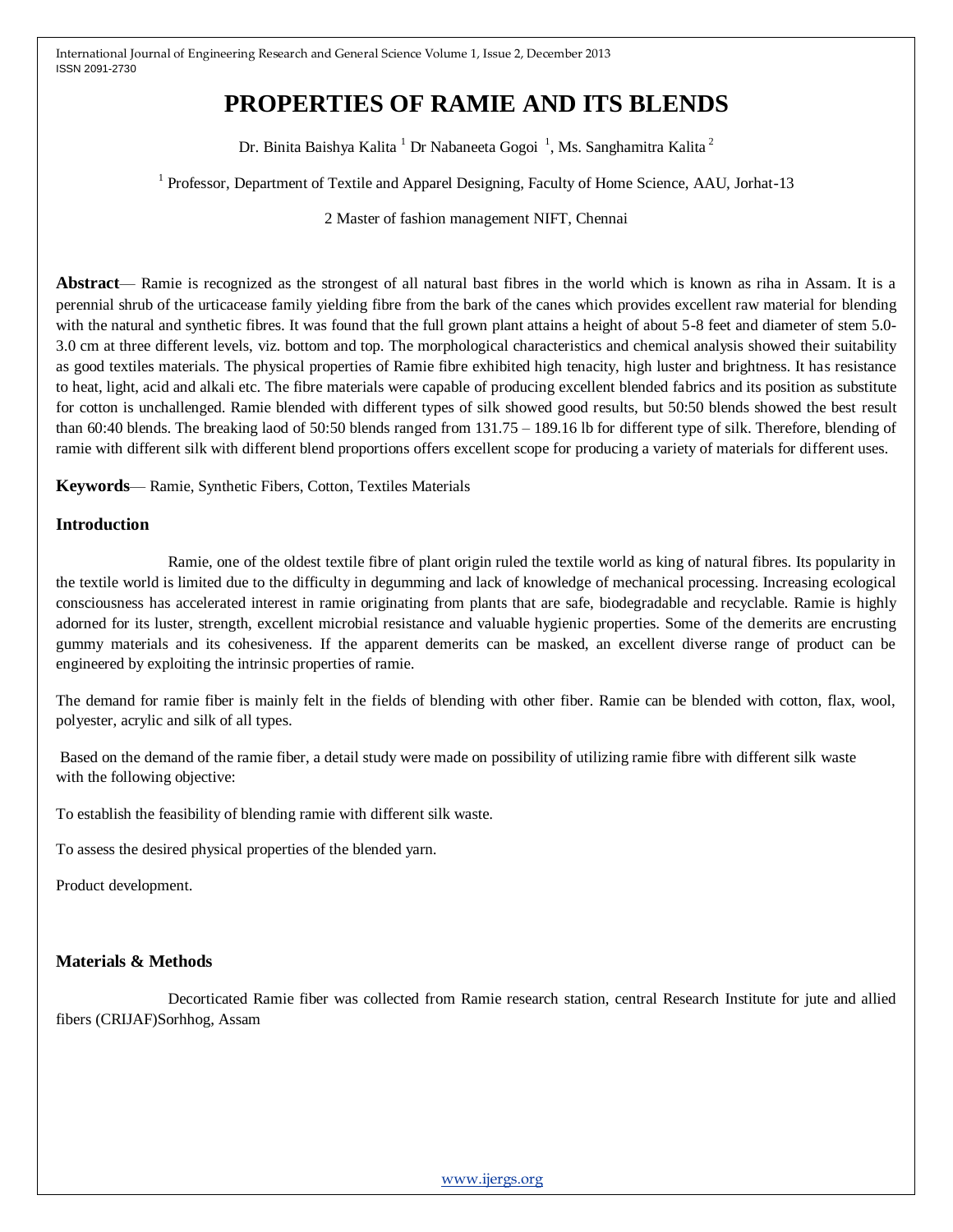

**Fig. 1. Ramie Plant**

## **Methods:**

**Degumming of Ramie**: Decorticated ramie fiber was degummed with four different concentrations (0.5%-2%) at different time period 1-2.5h at 100°. After degumming fibres were washed thoroughly & neutralized with dilute acetic acid. Fibers were than hydro extracted & dried. After degumming, fibres were bleached with 1% hydrogen peroxide.



**Fig 2.**  A) Bark of ramie B) Decorticated ramie fiber C) Degumming ramie fiber

**Chemical analysis :** The proximate chemical analysis of the fiber was carried out by standard methods of the Technical **c** Association of Pulp & papers Industry, (4). **a** of the fiber was carried

**Fiber Morphology:** The bleached fibers were observed under the microscope fitted with micrometer scale for measurement of the length, diameter, wall thickness & lumen width.

**Blending:** Blending was done in carding stage and yarns were spun on silk spinning machines. Prior to testing, the blended yarns were conditioned to moisture equilibrium and tested in the laboratory following ASTM standards (5).

**FINDINGS** 

**Fiber properties:**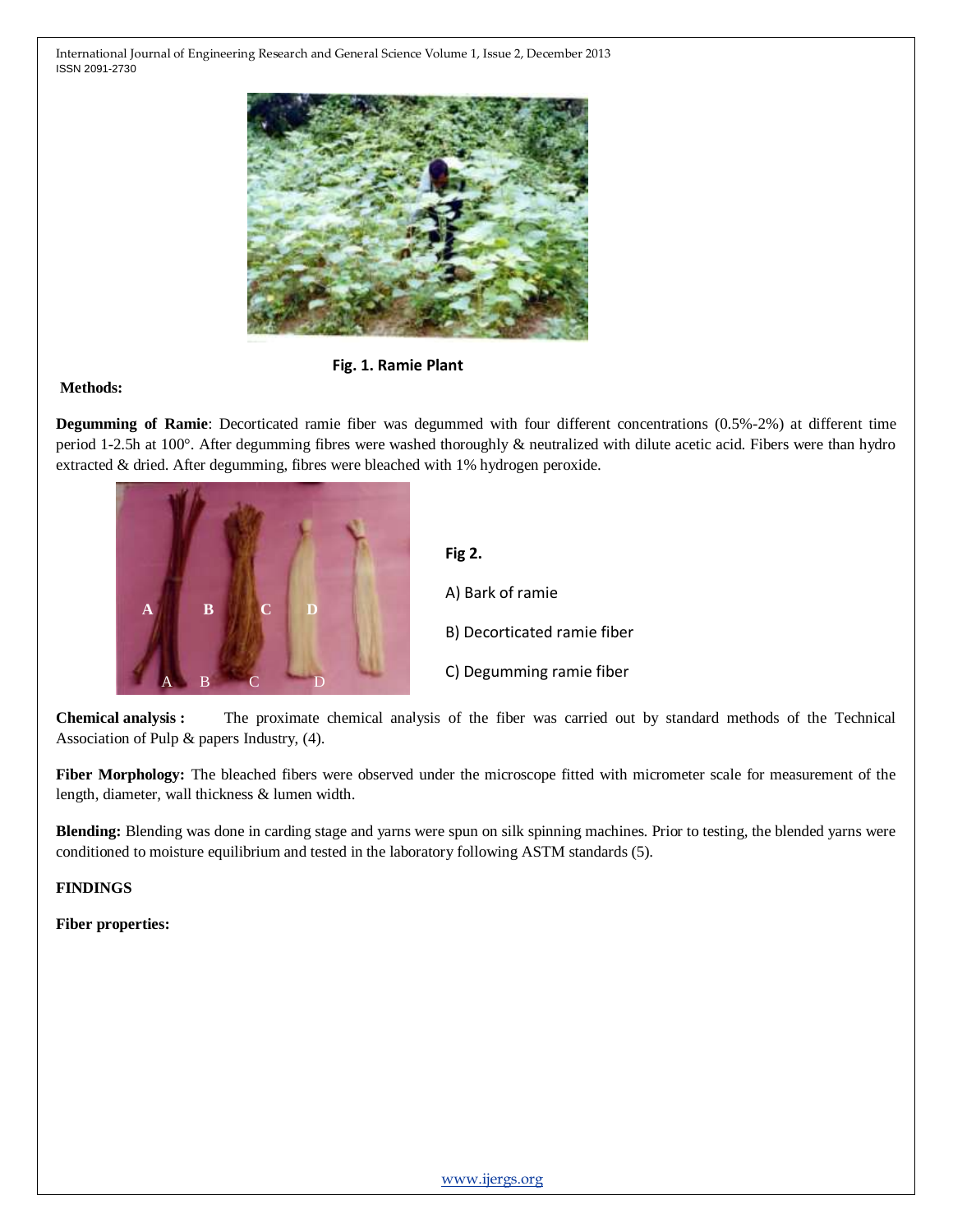|    | <b>Properties</b>                 |       |  |
|----|-----------------------------------|-------|--|
|    | Fiber length (L) mm               |       |  |
|    | Maximum                           | 60.40 |  |
|    | Minimum                           | 30.00 |  |
|    | Average                           | 40.00 |  |
| 2. | Fiber diameter $(D) \mu m$        |       |  |
|    | Maximum                           | 20.00 |  |
|    | Minimum                           | 8.00  |  |
|    | Average                           | 10.00 |  |
| 3. | Cell wall thickness $(W) \mu m$   | 2.80  |  |
| 4. | Lumen width average $(d)$ $\mu$ m | 12.80 |  |

#### **Table 1: Morphological properties of the ramie fiber**

The morphological characteristics of ramie fiber were examined & presented in Table 1. The maximum fiber length was found to be 60.40mm, while the average length was found to be 40.00mm. So as the maximum diameter of the fiber was observed 20m and average diameter was found to be 10 $\mu$ m. cell wall thickness & lumen width were (2.80 & 12.80 $\mu$ m) respectively.

| <b>Particulars</b>        | <b>Decorticated ramie</b> | Degummed ramie | <b>Bleached</b><br>ramie |
|---------------------------|---------------------------|----------------|--------------------------|
| Moisture content(%)       | 6.97                      | 7.51           | 8.3                      |
| 2.<br>Ash content $(\% )$ | 1.25                      | 0.69           | 0.46                     |
| 3.<br>Lignin $(\%)$       | 9.25                      |                | -                        |
| Pentosan (%)<br>4.        | 4.80                      | 1.01           | 0.9                      |
| Cellulose $(\%)$<br>5.    | 70.10                     | 84.1           | 87.2                     |
| 6.<br>Fat & wax $(\%)$    | 0.6                       | 0.4            | 0.2                      |
| Hemi cellulose<br>7.      | 9.8                       | 3.4            | 2.3                      |

The chemical constituent of ramie fiber was analyzed and data were presented in Table 2. The moisture content of bleached fiber was more (8.3%) where as ash content of raw fiber was found to be more in case of decorticated fiber. It was interesting to note that the lignin was completely removed in case of degummed and bleached fiber which may be due to proper degumming of the fiber (6). From the table it was seen that the pentosan contents were decreased in case of degummed and bleached fiber, while the percentage of cellulose contents was increased.

#### **Scanning electron microscopic study of ramie fibre:**





**Fig. 4. Degummed ramie fibre Fig. 3. Decorticated ramie fibre Fig. 5.Bleached ramie fibre** 



[www.ijergs.org](http://www.ijergs.org/)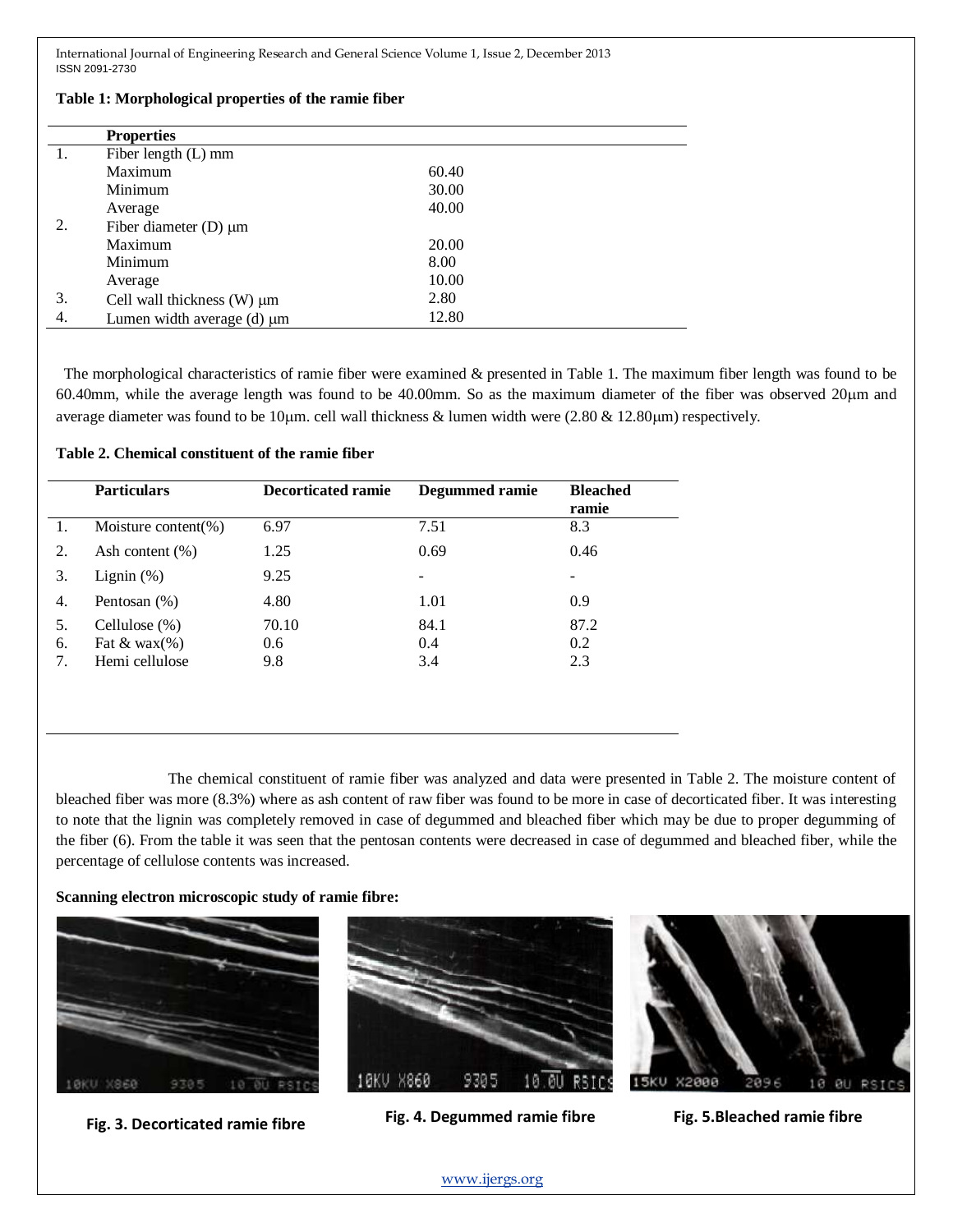## **Scanning electron microscopic study of ramie fibre :**

The surface morphology of ramie fibre was examined under a scanning electron microscope and are shown in fig 3, 4, 5. The gummy substance was seen in the raw decorticated ramie fibre, where as the surface of the degummed and bleached ramie was found smooth.

#### **Table 3. Physical properties of the fiber**

| <b>Property</b>              | <b>Ramie</b> | Muga  | Eri   | <b>Mulberry</b> |
|------------------------------|--------------|-------|-------|-----------------|
| Denier                       | 3.0          | 4.30  | 5.10  | 1.02            |
| Average fiber length (mm)    | 40           | 80.00 | 90.0  | 98              |
| Mean breaking load $(g)$     | 30.09        | 15.48 | 15.50 | 4.10            |
| CV% of B load                | 9.0          | 13.0  | 10.8  | 20.0            |
| Tenacity $(g/d)$             | 10           | 3.60  | 3.10  | 3.6             |
| Mean breaking elongation (%) | 4.5          | 29    | 24    | 20.0            |
| CV% breaking elongation      | 20.5         | 18.4  | 11.2  | 30.4            |
| Moisture regain (%)          | 17.5         | 13.2  | 15.18 | 18.2            |
| Density $(g/cc)$             | 1.5          | 1.8   | 1.38  | 2.3             |
|                              |              |       |       |                 |

Fiber properties of ramie, muga, mulberry and eri silk used for the blended yarns were studied and presented in the Table 3. the highest denier was found for eri silk, which was 5.1 and the lowest denier for mulberry silk which was 5.1 and the lowest filament denier for mulberry silk which was 1.02 the lowest breaking load was found (4.1g) for mulberry silk and highest breaking load for ramie fiber (30.09) followed by eri and muga silk (15.50 and 15.48 g) respectively.

It was observed from the Table that breaking elongation of muga was more (29%) as compared to other three fibers. Tenacity of the fiber was also calculated from its breaking load and denier and presented in the Table. The tenacity of the ramie fiber was found to be the highest (10g/d) followed by eri, muga and mulberry (3.1 g/d, 3.6 g/d and 3.6 g/d) respectively.

# **Yarn Properties**

## **Count and TPI of ramie blended yarns:**

The count and TPI of ramie blended yarns are presented in Table 4. The highest yarn count (12) was found in case of yarns blended with ramie/mulberry. The count of other blended yarns was (6.22 and 8.15) for ramie/muga and (5 and 5.72) for ramie/eri respectively. From the Table, it is clear that as the ramie proportion is increased in the blends, the count of yarn decreases, which makes the yarn thick. This is due to the highest denier of ramie fiber.

The lowest TPI was found in case of ramie/eri blend, which was (16 and 18.5). This may be due to the highest denier of raime and eri fiber. The TPI of ramie/mulberry blend (23.75 and 25.45) was found to be the highest followed by ramie/muga blend (20.39 and 17.75) respectively.

## **Breaking strength, elongation per cent of ramie-blended yarns:**

The breaking strength and elongation per cent of ramie-blended yarns are also given in Table 4. It is clear from the Table that the sample of 60:40 blends showed higher breaking strength than 50:50 blends, which is due to the higher content of ramie fiber in the blend. As the ramie proportion in the blend is increased breaking strengths of the fiber increases. The breaking strength of ramie/eri blends were found to be (189.16 and 210.75) followed by ramie/muga (131.75 and 186.3) and ramie/mulberry (120.50 and 167.45) respectively. The higher breaking strength of ramie/eri blend may be due to higher denier of ramie and eri fibres.

The elongation per cent of ramie/mulberry blended was found to be higher than other two blends, (9.3 and 10) and (7.9 and 8.6) for ramie/muga and ramie/eri respectively. The lower elongation per cent of the blended yarn may be due to the stiffness and the higher denier of ramie/muga and ramie/eri fibres.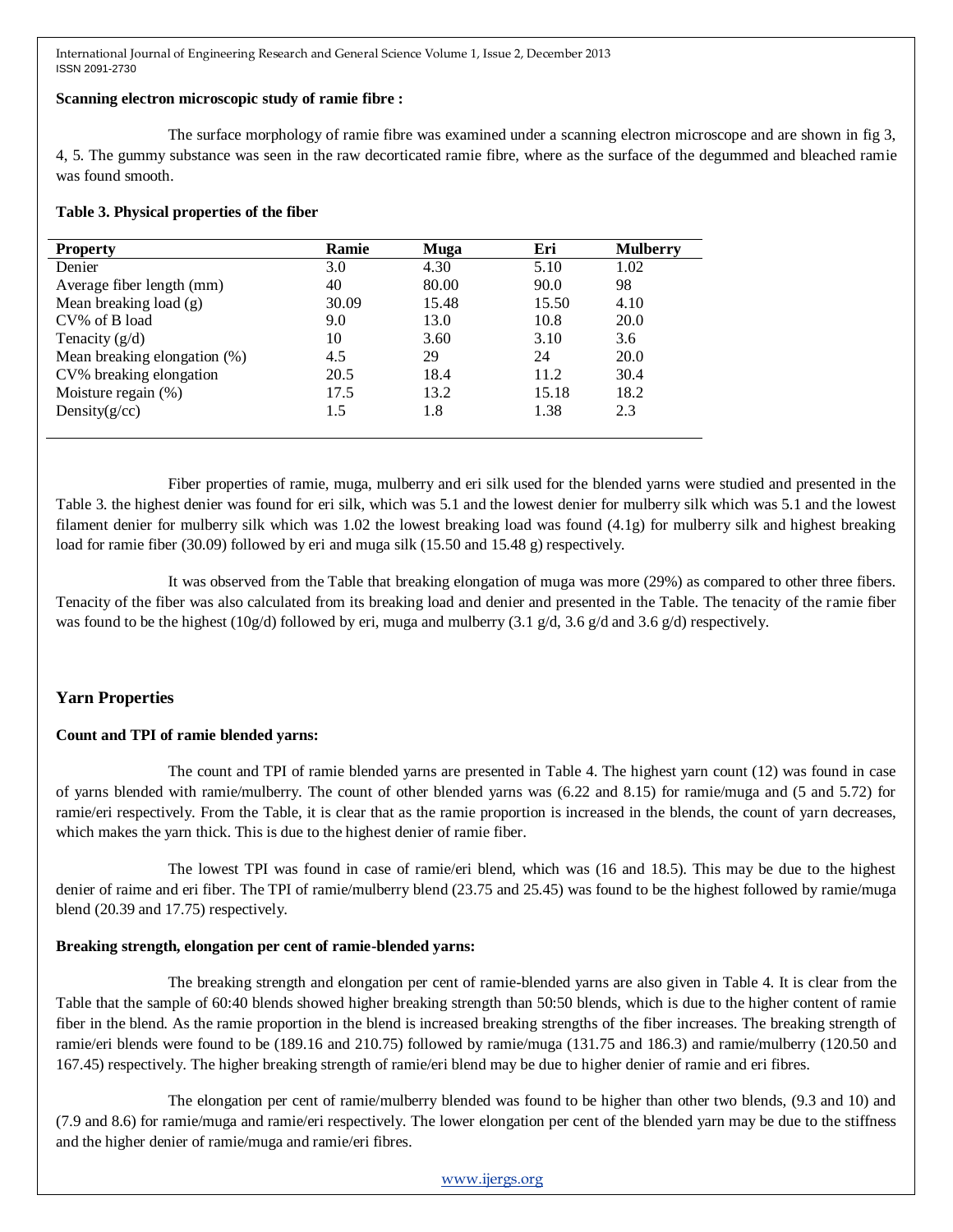#### **Evenness of ramie-blended yarns:**

The unevenness of yarns in the three blends was observed and and recorded in the Table 4. The unevenness per cent of blended yarns was found to be higher (16.10%) in case of ramie/eri blends and lowest (8.50) for ramie/mulberry blended yarns. The 50:50 blend shows less U% than 60:40 blended fiber. The unevenness of silk depends on the hand of the reeler as well as the removal of sericin during cooling and reeling. If the cocoon gets uniform temperature in cooking, then less unevenness can be expected.

#### **Table 4 : Physical properties of Ramie blended yarn**

| <b>Properties</b>        | <b>Blend composition</b> |        |          |        |         |        |
|--------------------------|--------------------------|--------|----------|--------|---------|--------|
|                          | $R.Mu*$                  |        | $R.Mul*$ |        | $R.E^*$ |        |
|                          | 60-40                    | 50-50  | 60-40    | 50-50  | 60-40   | 50-50  |
| Count                    | 8.15s                    | 6.22s  | 10.95s   | 12.0s  | 5.72s   | 5.0s   |
| <b>TPI</b>               | 17.75                    | 20.39  | 23.75    | 25.45  | 18.50   | 16.00  |
| Breaking load (lb)       | 186.30                   | 131.75 | 167.45   | 120.50 | 210.75  | 189.16 |
| $CV\%$<br>of<br>breaking | 9.10                     | 8.34   | 10.75    | 11.53  | 10.04   | 7.34   |
| strength                 |                          |        |          |        |         |        |
| Breaking elongation (%)  | 9.30                     | 10.00  | 10.00    | 12.00  | 7.90    | 8.60   |
| CV% of elongation        | 8.00                     | 11.30  | 15.00    | 9.30   | 10.40   | 13.20  |
| Unevenness $(U %)$       | 14.00                    | 12.10  | 10.10    | 8.80   | 16.10   | 13.98  |
| $CV\%$                   | 9.30                     | 8.40   | 8.50     | 8.60   | 8.00    | 10.20  |

**\* R.Mu –** Ramie/Muga, **R.Mul**- Ramie/Mulberry, **R.E**. – Ramie/Eri



## **Fig. 6**

- A) 100% ramie yarn A **B**
- B) Ramie/mulberry blended yarn
- C) Ramie/muga blended yarn

# **Preparation of fabric:**

Plain weave fabric were prepared by using different blended yarns and based on fabric texture some of the garment were prepared.